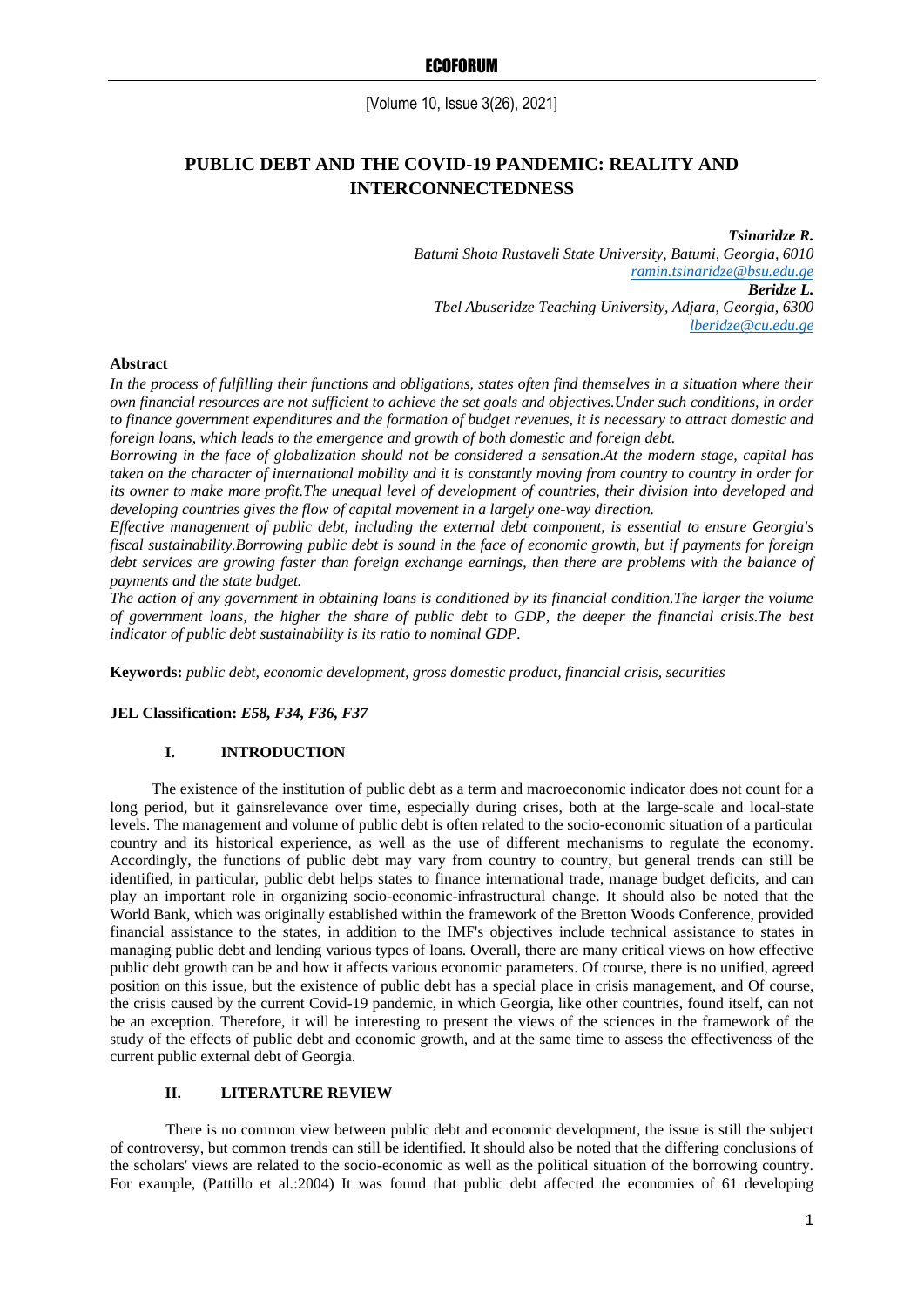# [Volume 10, Issue 3(26), 2021]

countries during the period 1996-1998. The results showed that the negative impact on economic growth is at the expense of reducing the accumulation of physical capital and slowing down economic growth.

**(Schclarek:2004)** studied the economies of 59 developing and 24 advanced countries during the period 1970-2002, concluding that for developing economies there is a negative relationship between public debt and economic growth, while in advanced economies no significant relationship between public debt and economic growth. However, it should also be noted that studies have shown a positive relationship between investment, export growth and economic growth.

**(Sen et al.:2007)** studied the impact of debt and economic growth on the example of different countries, after which it was concluded that debt has a negative impact on economic growth in the cases of Latin America and Asian countries.

**(Misztal:2010)** Examined the dependence of public debt and economic growth on the example of EU member states in the period 2000-2010, after which it concluded that a 1% increase in public debt in these countries led to an average reduction of 0.3% of GDP. At the same time, a 1% increase in GDP led to a 0.4% decrease in public debt.

**(Kumar andWoo:2010)** On the example of 38 developed and poor economies, it was surveyed for 1970- 2007 that a 10% increase in public debt led to a 0.2% decrease in GDP growth. However, the negative effect was stronger for the economies of poor countries and relatively weak for developing economies.

**(Drine and Nabi:2010)** 27 For developing economies, it was found that an increase in external debt between 1970 and 2005 reduced output efficiency.

**(Afonso and Jalles:2013)** Using the indicators of 155 countries, the link between economic growth, output and public debt was studied. They found that debt had a negative effect on GDP and economic growth. At the same time, the financial crisis slowed economic growth, while fiscal consolidation encouraged growth.

**(Afonso and Alves:2015)** According to a similar study, the following findings were made on the example of 14 European countries in the period 1970-2012, namely, a 1% increase in public debt affected economic growth within -0.01%, and debt service had 10 times more negative effect. However, science has identified a margin after which debt had a negative impact on economic growth, and it's considered to be 75%.

It should also be noted that econometric analyzes conducted in individual countries, for example, **(Anyanwu and Erhijakpor:2004**) found a negative correlation between public debt and economic growth in the years 1970-2003. **(El-Mahdy and Torayeh:2009)** Examined the Egyptian practice 1981-2006, in this case also revealed a negative effect. **(Shah and Shahida:2012)** estimated the effect of public debt on economic growth on the example of Bangladesh in the period 1980-2012, but found no link between debt and economic growth.

**(Tchereni et al.:2013)** The impact of debt on the Malawian economy between 1975-2003 was studied, but no statistically significant negative correlation was found.

Some scholars believe that public debt can have a negative effect on economic growth only after overcoming a certain amount. However, everyone agrees that the effect may be different on the example of different countries. **(Reinhart and Rogoff:2010)** and Reinhart, Reinhart and Rogoff **(Reinhart et al.:2012)**  argue that higher public debt correlates more negatively with economic growth. However, they found no link between debt and economic growth when public debt is below 90% of GDP. It should also be noted that, according to various studies, the state debt has a significant negative effect on economic growth when its benchmark reaches 100% of GDP **(Checherita-Westphal and Rother 2012, Furceri and Zdzienicka:2012).**

### **III. MAIN PART**

In the current period, the urgency of public debt has again become an important issue in the circles of academic and economic policy. Over the last 20 years, there have been worldwide crises caused by a variety of factors or circumstances, including substandard lending, the sovereign debt crisis, and most recently the Covid-19 pandemic. It should be noted at once that the EU had not even recovered from the recent financial crisis, that a pandemic had arisen, which of course further complicated the situation, both in EU countries and around the world. All of the above for the EU countries in 2020 was an additional result of the budget deficit and increase in public debt, which logically based on the measures taken by the states, in particular, mandatory quarantine, closure of borders, reduction of international trade, rising unemployment and more.

Financial support and resources were received from various developing economies from the World Bank and the International Monetary Fund. Also, the G20 Group's developed economies decided not to impose liability on poor states for failing to service public debt. However, after various meetings, proposals and discussions, the EU approved the  $\epsilon$  100 billion fund requested by the Spanish government, which was mainly intended to support employment and unemployment insurance - ERTE (Expediente de Regulación Temporal de Empleo), a program Adapted after the declaration of quarantine in Spain.**(Herman Ricardo Bricero, Javier Perote:2020)**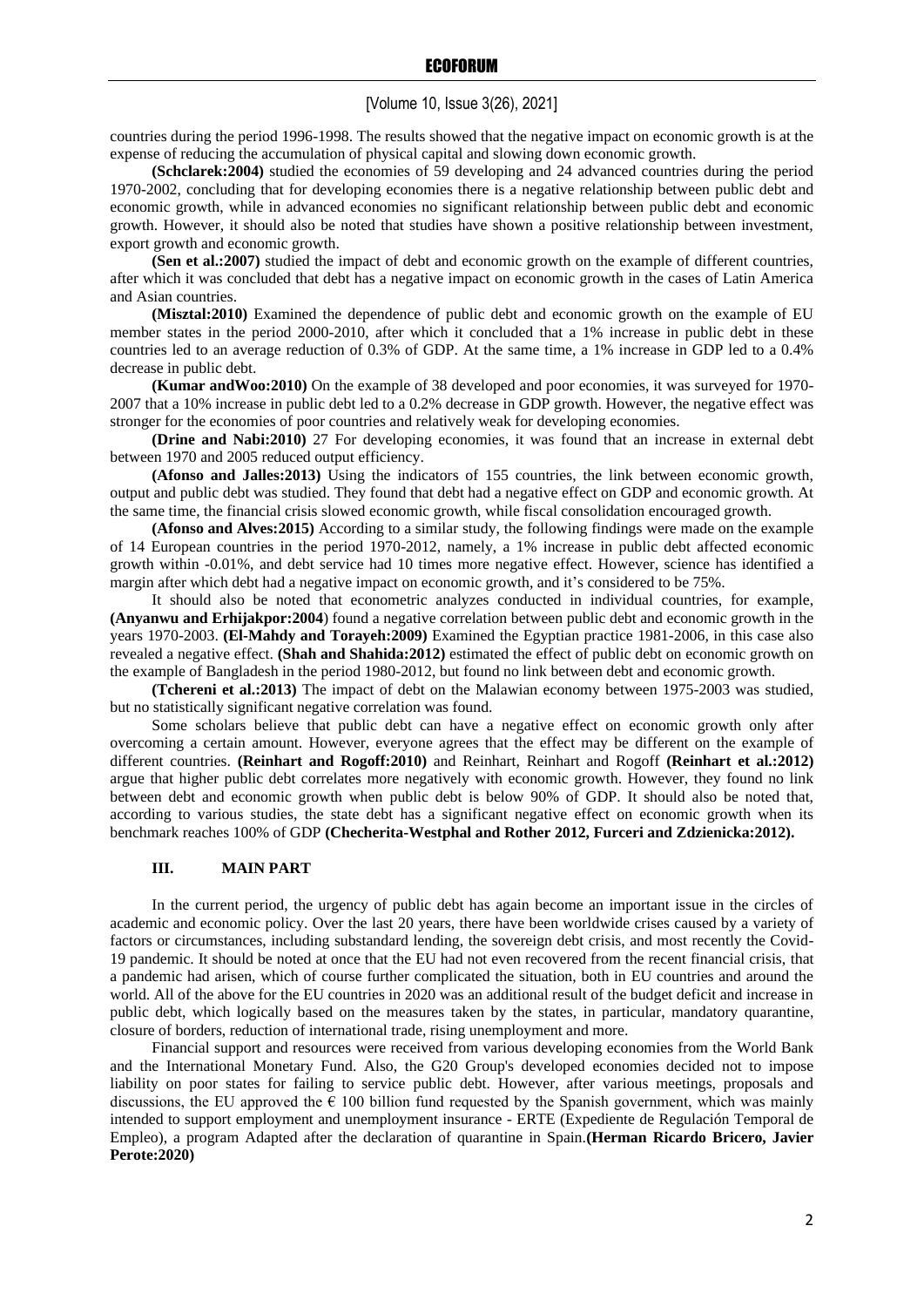# [Volume 10, Issue 3(26), 2021]

The importance of the International Monetary Fund in managing public debt is special and recognized. It also issues loans of certain types according to the level of economic development of the country and the current situation. For example, one of the IMF loan instruments is the use of the Extreme Financing Facility, which was introduced by the organization in 1995 and used a total of six times, namely during the 1997 Asian crisis in the Philippines, Thailand, Indonesia and Korea, in 2001 in Turkey and in 2008 in Georgia. (**IMF Survey,2008:1)**

This mechanism is used only in special situations / crises, the use of this mechanism for Georgia coincided with the global crisis and the war between Russia and Georgia, which made the financial crisis and socio-economic situation much more difficult than in other countries.

Of course, we can not look at loans from the International Monetary Fund, because the loan portfolio from other international / multilateral lenders is much larger, but the role of the International Monetary Fund should be especially noted in debt management, crisis and extreme situations, at least, the loan issued to Georgia by the IMF during the pandemic.

# **IV. RESEARCH METHODOLOGY**

It is impossible to study and realize the effective direction of public debt management without analyzing the current situation.It is important to evaluate all the factors related to public debt.In this regard, it is important to quantitatively assess the statistical data on public debt, on the one hand, and on the other hand - a qualitative analysis of the legal framework.In the research process, this allows us to evaluate the existing public debt management strategy and tactics, determine how well it adapts to the current reality of our country and at the same time fully complies with international legal standards and requirements.

### **V. THE INTERPRETATION OF THE RESULTS**

At the present stage, the study of public debt effectiveness mainly uses econometric analyzes, which study the impact on the economy and GDP according to various economic indicators, for example, the relatively recognized methods are the Autoregressive Distributed Lag (ARDL) model and the Vector Autoregressive Model (VAR) methodology.As mentioned, such a study does not link only one indicator to economic or GDP growth, but also a comparative efficiency study, for example, on public debt, investment, liberal foreign trade, and other parameters.

The process of public debt management remains a challenge for both developing and developed countries, especially in times of crisis, and therefore we can not avoid the pandemic that has caused the increase in public debt in countries around the world.

| rabic Mer. Ocorgian Blace Forcign Debt (2020)                                |            |           |                       |            |
|------------------------------------------------------------------------------|------------|-----------|-----------------------|------------|
| Creditors                                                                    |            |           | Debt Stock (thousand) |            |
|                                                                              | Currency   |           |                       |            |
|                                                                              |            | In Credit | In USD                | In GEL     |
|                                                                              |            | Currency  |                       |            |
| <b>External Public Debt</b>                                                  |            |           | 7,535,168             | 24,689,731 |
| <b>Government External Debt</b>                                              |            |           | 7,162,138             | 23,467,463 |
| <b>Multilateral</b>                                                          |            |           | 5,010,415             | 16,417,126 |
| <b>Asian Development Bank</b>                                                | <b>USD</b> | 410.024   | 410.024               | 1,343,484  |
|                                                                              | <b>SDR</b> | 463,616   | 667,732               | 2,187,889  |
|                                                                              | <b>EUR</b> | 297,896   | 365,783               | 1,198,525  |
| <b>Asian Infrastructure Investment Bank</b>                                  | <b>USD</b> | 38,071    | 38,071                | 124,743    |
|                                                                              | <b>EUR</b> | 98,912    | 121,453               | 397,952    |
| <b>Council of Europe Development Bank</b>                                    | <b>EUR</b> | 2,692     | 3.306                 | 10.832     |
| <b>Bank</b><br><b>Reconstruction</b><br><b>For</b><br><b>European</b><br>and | <b>EUR</b> | 162,209   | 199.175               | 652.617    |
| <b>Development</b>                                                           |            |           |                       |            |
| <b>European Investment Bank</b>                                              | <b>EUR</b> | 602,901   | 740,295               | 2,425,650  |
| <b>European Union</b>                                                        | <b>EUR</b> | 133,000   | 163,309               | 535,099    |
| <b>International</b><br>for<br><b>Reconstruction</b><br><b>Bank</b><br>and   | <b>USD</b> | 846,508   | 846,508               | 2,773,669  |
| <b>Development</b>                                                           | <b>EUR</b> | 231,629   | 284,415               | 931,914    |
| <b>International Development Association</b>                                 | <b>SDR</b> | 638,935   | 920,239               | 3,015,254  |
| <b>International Fund for Agriculture Development</b>                        | <b>SDR</b> | 23,664    | 34,082                | 111,673    |
|                                                                              | <b>EUR</b> | 1,418     | 1,741                 | 5,704      |
| <b>International Monetary Fund</b>                                           | <b>SDR</b> | 147,000   | 211,719               | 693,720    |
| <b>Nordic Environment Finance Corporation</b>                                | <b>EUR</b> | 2,088     | 2,564                 | 8,402      |
| <b>Bilateral creditors</b>                                                   |            |           | 1,650,025             | 5,406,472  |
| <b>France</b>                                                                | <b>EUR</b> | 472,735   | 580,466               | 1,901,955  |

### **Table №1. Georgian State Foreign Debt (2020)**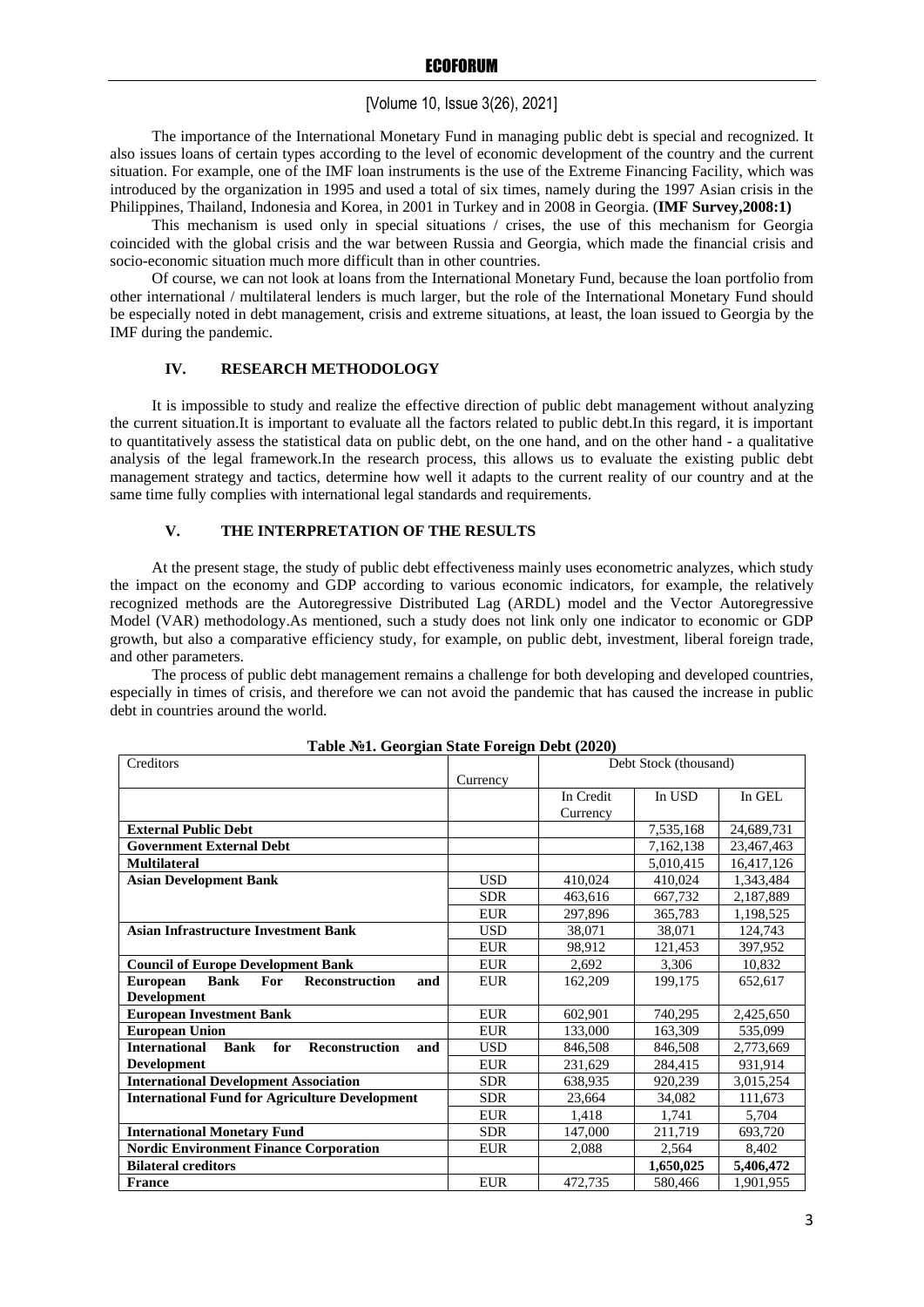| <b>Germany</b>                                   | <b>EUR</b> | 595,707    | 731.462 | 2,396,709 |
|--------------------------------------------------|------------|------------|---------|-----------|
| Japan                                            | <b>JPY</b> | 22,437,602 | 217,480 | 712,596   |
| Other                                            |            |            |         | 395.212   |
| <b>Bonds</b>                                     |            |            | 500,000 | 1,638,300 |
| Guaranteed                                       | EUR        | 1.383      | 1.698   | 5.564     |
| <b>External Debt of National Bank of Georgia</b> |            |            | 373,030 | 1.222.269 |
| <b>International Monetary Fund</b>               | <b>SDR</b> | 259,000    | 373,030 | 1.222.269 |

[Volume 10, Issue 3(26), 2021]

**Source: Georgian Public Debt Management Statistical Bulletin, №14, 2020. [https://mof.ge/images/File/2020/biuletenebi/N14\\_GE.pdf](https://mof.ge/images/File/2020/biuletenebi/N14_GE.pdf)**

The structure of public debt and its standardization is dictated by the guidelines issued by the IMF, which are common to the IMF member states.At the same time, Georgia has adopted the Law of Georgia on Public Debt, which makes the structure of state debt consisting of state foreign and state domestic debt.Of course, bringing general statistics will help us better understand how important public debt is for Georgia.Accordingly, we will present a small amount of information on the volume of public debt, its further purpose and make a comparative analysis with other countries against the background of the pandemic.



**Figure 1. Balance by purpose of loans USD (II quarter of 2020, 31.12.2020)**

It's good fact that 55% of the borrowed loans are aimed at financing investment projects, which should contribute to the growth of economic activity,31.1% hold loans from the International Monetary Fund,4% of the total loan is directed to the state budget revenues, which is explained by the slowdown in the economic growth rate caused by the pandemic in the country and, consequently, the reduction of other state budget revenues.As for restructured loans, it accounts for only 1.7% of loans taken.Instead, a loan of USD 500 million was repaid by 2021 with the formation of a new loan of the same amount, and finally the proceeds from the sale of the securities are about double the amount of the budget support loans.

| Government domestic debt                          | 6,201, 177 |  |
|---------------------------------------------------|------------|--|
| Treasury securities                               | 5,807,507  |  |
| 6-month treasury liabilities                      | 120,000    |  |
| 12-month treasury liabilities                     | 660,000    |  |
| 2-year treasury bonds                             | 1,530,000  |  |
| 5-year treasury bonds                             | 2,260,689  |  |
| 10-year treasury bonds                            | 1,236,818  |  |
| Other securities                                  | 352,846    |  |
| <b>Bond for NBG</b>                               | 200,846    |  |
| Bond for open market operations                   | 152,000    |  |
| Debt in the form of loans to budget organizations | 40.824     |  |

**Table№2. Government domestic debt (31.12.2020, thousand GEL)**

**Source: Compiled according to the Public Debt Management Statistical Bulletin of Georgia, №14, 2020. [https://mof.ge/images/File/2020/biuletenebi/N14\\_GE.pdf](https://mof.ge/images/File/2020/biuletenebi/N14_GE.pdf)**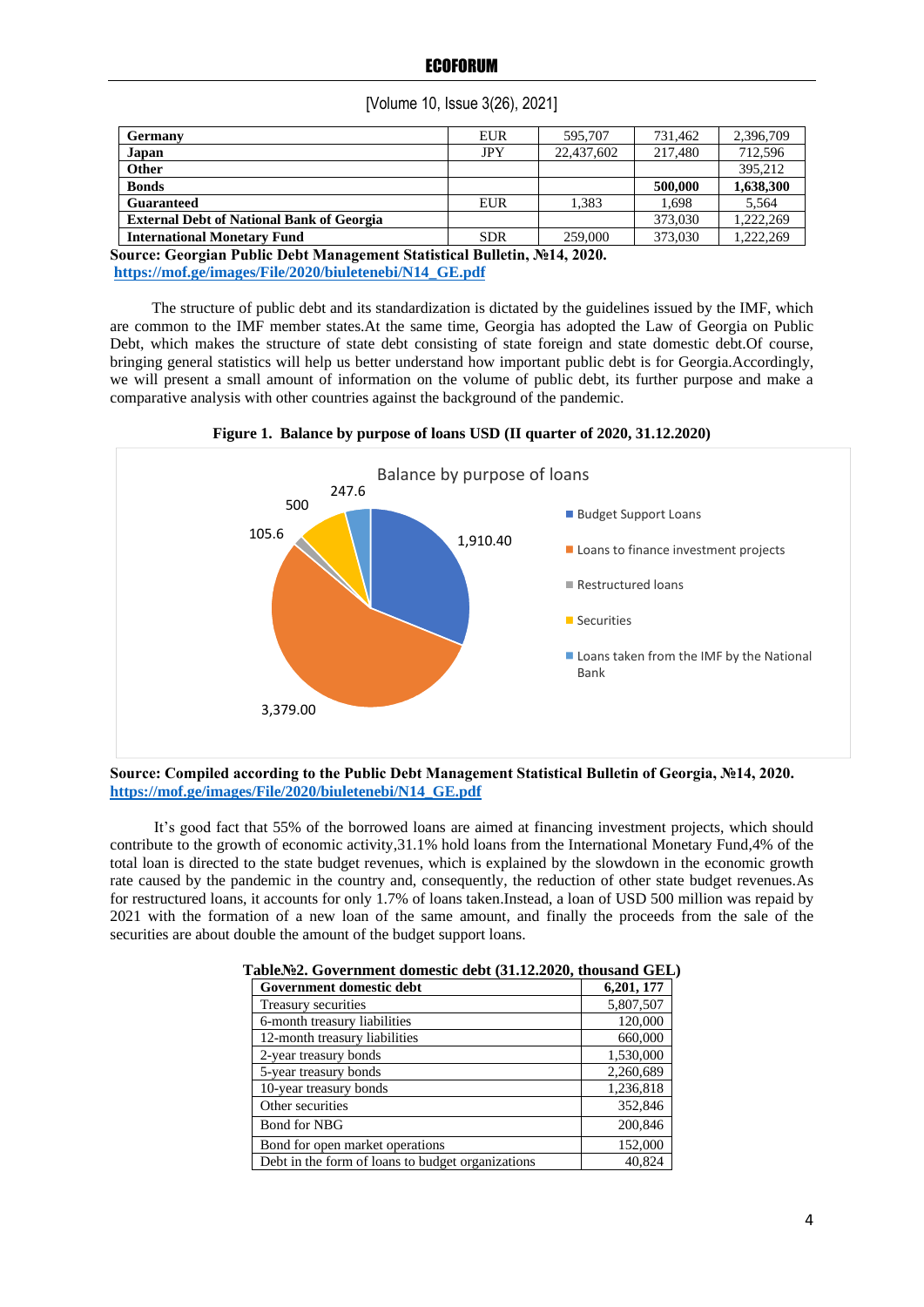# [Volume 10, Issue 3(26), 2021]

# **Source: Compiled Bulletin of Public Debt Management of Georgia, №14, 2020. [https://mof.ge/images/File/2020/biuletenebi/N14\\_GE.pdf](https://mof.ge/images/File/2020/biuletenebi/N14_GE.pdf)**

Domestic debt volume at December 31, 2020 is 6 201 177 thousand GEL, of which 93.6% comes from treasury securities (including 6-month, 12-month, 2.5 and 10-year treasury bonds), about 5.7% from other securities, which combines open market operations and National Bank of Georgia bonds, while the debt borrowed by budget organizations is 0.7%.The relationship between public debt and GDP is clearly shown in the following Figure 2.





#### **Source: Analytical Portal of the State Audit Office, budget monitoring**

**[https://budgetmonitor.ge/ka/debt?fbclid=IwAR1aYmE015m5psy4kp7Ml438NogcWhBOjX4yg0kHczqmA](https://budgetmonitor.ge/ka/debt?fbclid=IwAR1aYmE015m5psy4kp7Ml438NogcWhBOjX4yg0kHczqmAsLWhplmyJ60CA) [sLWhplmyJ60CA](https://budgetmonitor.ge/ka/debt?fbclid=IwAR1aYmE015m5psy4kp7Ml438NogcWhBOjX4yg0kHczqmAsLWhplmyJ60CA)**

As can be seen from the Figure 2, before the pandemic period, the attitude of public debt to GDP was characterized by a small percentage growth trend (2016-2017), for the next two years this indicator is identical, In 2019 - it decreased by 2%, and after the first year of the pandemic"Covid-19" there is a 22% leapfrog increase.

| Table.No.3. Dependence of GDP and public debt (forecast by some countries) |  |  |  |  |  |  |
|----------------------------------------------------------------------------|--|--|--|--|--|--|
|----------------------------------------------------------------------------|--|--|--|--|--|--|

| <b>State</b>    | Last    |           | 2021 | 2022 | 2023 |
|-----------------|---------|-----------|------|------|------|
| Argentina       | 89.4%   | Dec $/19$ | 95%  | 93%  | 93%  |
| Australia       | 45.1%   | Dec $/19$ | 69%  | 72%  | 72%  |
| <b>Brasil</b>   | 75.79%  | Dec $/19$ | 92%  | 93%  | 93%  |
| Canada          | 88.60%  | Dec $/19$ | 115% | 114% | 114% |
| China           | 52.6%   | Dec $/19$ | 65%  | 70%  | 70%  |
| Euro area       | 77.6%   | Dec $/19$ | 98%  | 92%  | 92%  |
| France          | 98.1%   | Dec $/19$ | 117% | 115% | 115% |
| Germany         | 59.80%  | Dec $/19$ | 72%  | 69%  | 69%  |
| India           | 69.62%  | Dec $/19$ | 85%  | 84%  | 84%  |
| Indonesia       | 30.50%  | Dec $/19$ | 40%  | 42%  | 42%  |
| Italy           | 134.80% | Dec $/19$ | 152% | 148% | 148% |
| Japan           | 236.60% | Dec $/19$ | 255% | 260% | 260% |
| Mexico          | 45.50%  | Dec $/19$ | 58%  | 59%  | 59%  |
| The Netherlands | 48.60%  | Dec $/19$ | 58%  | 52%  | 52%  |

<sup>1</sup>Note: The public debt dynamics are preliminary data for 2020, presented based on "Trading Economics"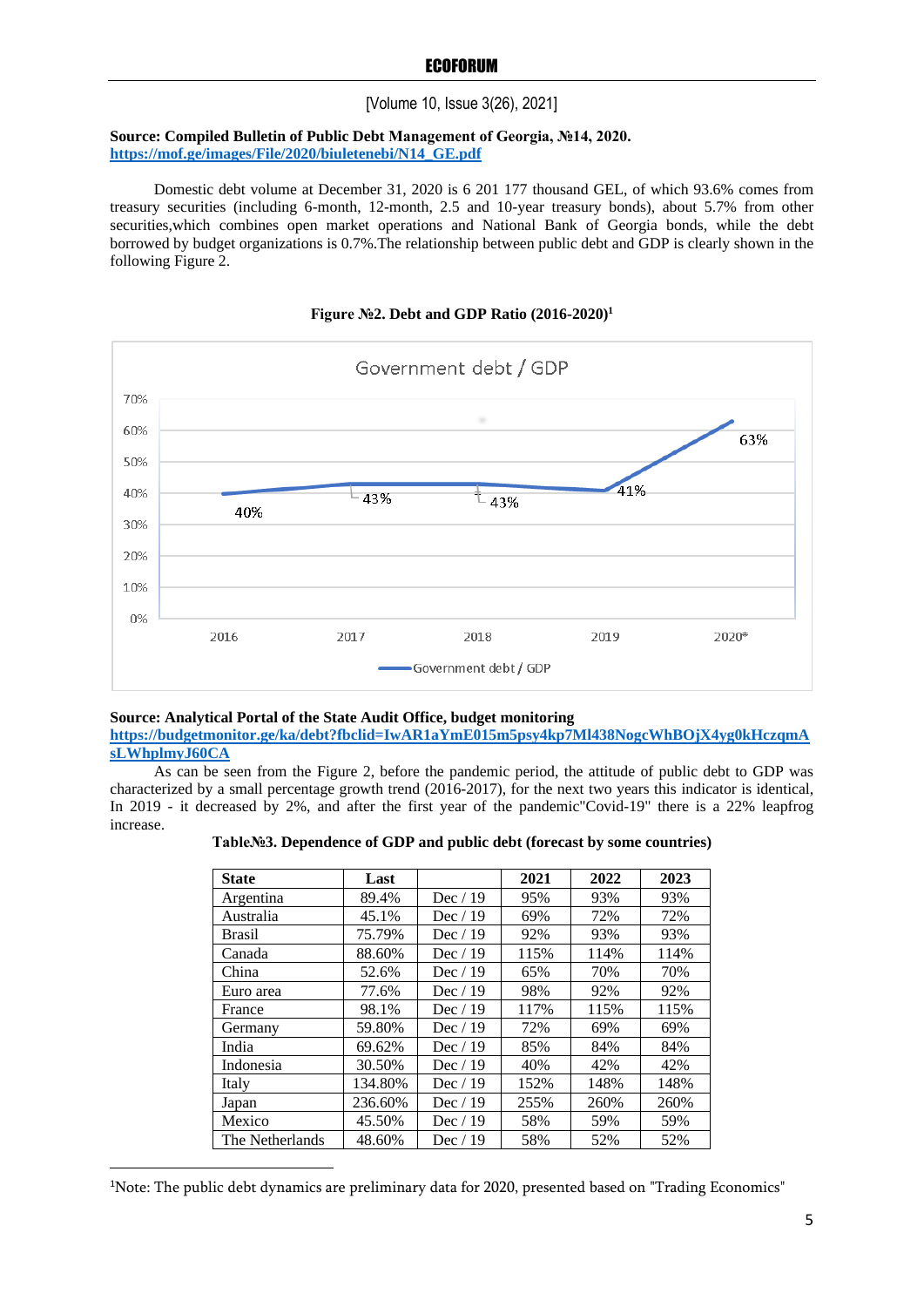| Russia                                                               | 12.2%   | Dec $/18$ | 18.5% | 18.3% | 18.3% |
|----------------------------------------------------------------------|---------|-----------|-------|-------|-------|
| Saudi Arabia                                                         | 22.8%   | Dec $/19$ | 33%   | 34%   | 34%   |
| Singapore                                                            | 126.30% | Dec $/19$ | 140%  | 142%  | 142%  |
| South Africa                                                         | 62.20%  | Dec $/19$ | 83%   | 86%   | 86%   |
| South Korea                                                          | 37.70%  | Dec $/19$ | 52%   | 55%   | 55%   |
| Spain                                                                | 95.50%  | Dec $/19$ | 121%  | 118%  | 118%  |
| Switzerland                                                          | 41%     | Dec $/19$ | 48%   | 46%   | 46%   |
| Turkey                                                               | 33.1    | Dec $/19$ | 45.6% | 49%   | 49%   |
| United Kingdom                                                       | 80.70%  | Dec $/19$ | 110%  | 112%  | 112%  |
| <b>USA</b>                                                           | 107.6%  | Dec $/20$ | 125%  | 122%  | 122%  |
| //tradingeconomics.com/forecast/government-debt-to-gdn?continent-g20 |         |           |       |       |       |

| [Volume 10, Issue 3(26), 2021] |  |  |
|--------------------------------|--|--|
|                                |  |  |

**Source**:https://

The action of any government in obtaining loans is due to its financial condition. The higher the volume of government loans, the higher the share of public debt to GDP, the deeper the financial crisis.The best indicator of government debt sustainability is its ratio to nominal GDP.As recognized by the International Monetary Fund, to maintain debt sustainability, debt for developed countries should not exceed 60% of GDP, and for developing countries 50%-40%.According to the "Economic Freedom Act" adopted by the Parliament of Georgia in 2011 (entered into force on December 31, 2013), public debt should not exceed 60% of GDP.

At present, according to preliminary data, the volume of public debt is within 60% (already within 63%), which is an important signal and requires effective monitoring by the government and adjustment of public debt management strategy / services.

Of course important statements are made at the governmental level and several times it has been said by the economic team that the main task for the next 5 years will be to reduce public debt because in the long run, increasing public debt has a negative impact on the economy and social situation.

| <b>Years</b> | State foreign debt | <b>FDI</b> (Foreign Direct | <b>Current</b><br>account | <b>Domestic</b><br>Gross |
|--------------|--------------------|----------------------------|---------------------------|--------------------------|
|              |                    | Investment)                | balance                   | <b>Product</b>           |
| 2010         | 3,283              | 865                        | $-1,195,673.8$            | 21,821.6                 |
| 2011         | 3,607              | 1,134                      | $-1,843,527.1$            | 15,111.6                 |
| 2012         | 3,997              | 1,048                      | $-1,886,356.5$            | 16,488.8                 |
| 2013         | 4,202              | 1,039                      | $-958,424.2$              | 17,189.3                 |
| 2014         | 4,199              | 1,837                      | $-1,789,576.7$            | 17,625.5                 |
| 2015         | 4,314              | 1,728                      | $-1,763,401.6$            | 14,948.2                 |
| 2016         | 4,515              | 1,652                      | $-1,885,140.8$            | 15,141.7                 |
| 2017         | 5,177              | 1,978                      | $-1,307,670.1$            | 16,248.5                 |
| 2018         | 5,434              | 1,306                      | $-1,190,037.2$            | 17,596.6                 |
| 2019         | 5,741              | 1,310                      | $-957,217.8$              | 17,470.7                 |
| 2020         | 7,535              | 616                        | $-1,961,678.2$            | 15,888.1                 |

**Table№4. Public debt, PUI, current account and GDP by years Million USD**

**Note: Compiled by the authors based on the following materials: Statistical Bulletin of the Ministry of Finance Public Debt, Geostat Data on GDP and FDI, as well as data published by the National Bank on the current account balance**

International experience also speaks for itself.However, the budget deficit is considered separately and as it's presented in the above statistics, about 31% of the external debt comes from budget support loans.In fact, public debt in the current period mainly serves to take measures against the crisis caused by the Covid-19 Pandemic and should be considered justified, because the call for this has been made several times by international financial organizations.However, we must also take into account the fact that the stability of the national currency exchange rate against the foreign currency is decreasing in the background of the crisis, which corrects the volume of public debt in a negative way.All this is required by the Treasury Service to correct and re-approve the document on public debt management.

According to the given table 5, we can present a small conclusion about the standard deviation and the correlation with GDP of the external debt, FDI and current account balance.

| 1 аріе јуз.             |                        |     |                         |  |  |  |
|-------------------------|------------------------|-----|-------------------------|--|--|--|
|                         | State foreign debt FDI |     | Current account balance |  |  |  |
| Standart deviation 1194 |                        | 432 | 398                     |  |  |  |

**Table №5.**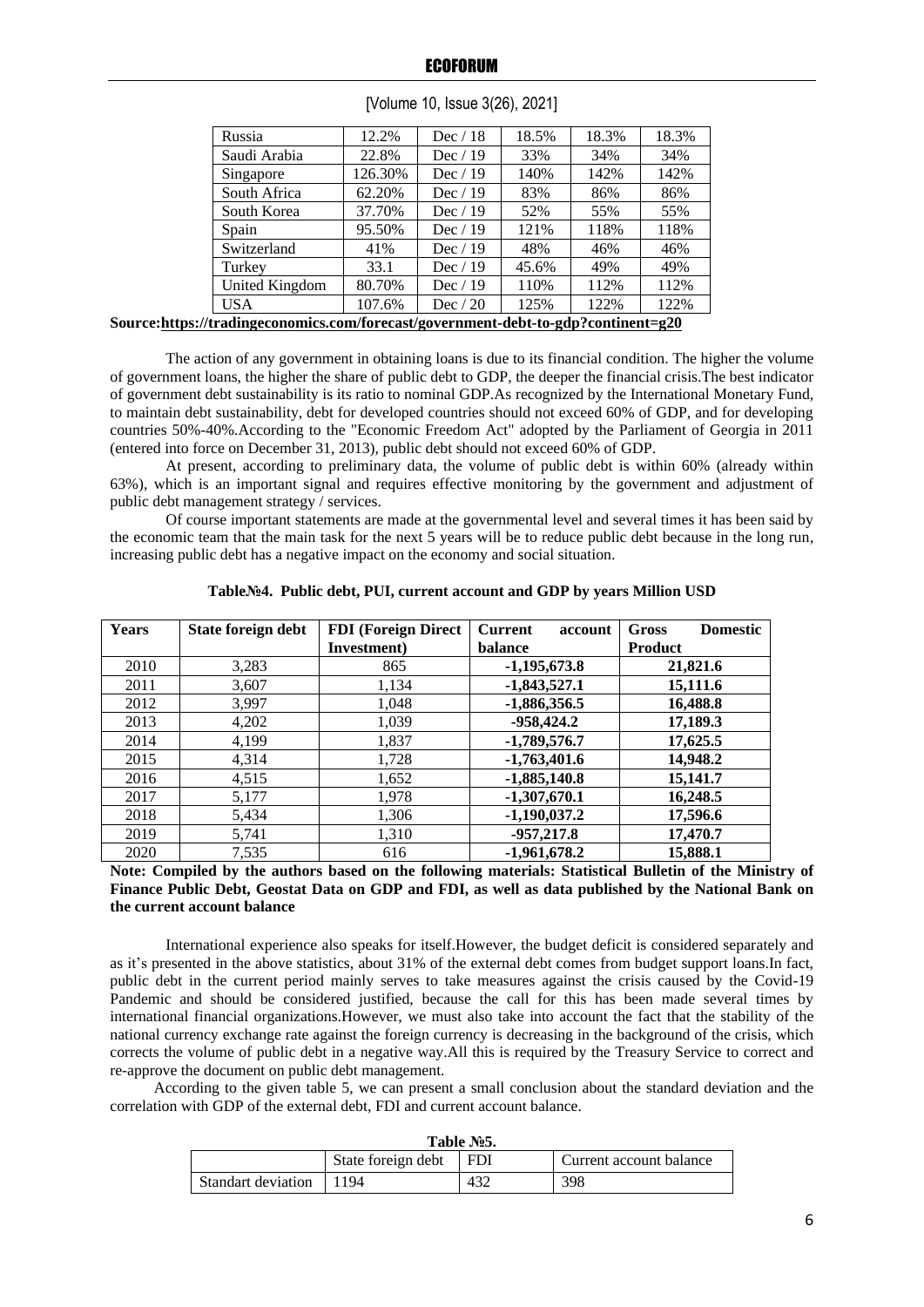# [Volume 10, Issue 3(26), 2021]

| Correlation | $-0.072$ <sup>2</sup> | 45048<br>-v. | $AT^-$<br> |
|-------------|-----------------------|--------------|------------|

As it's seen from the table 5, the standard deviation ratio of public external debt is relatively high compared to other economic data. At the same time, the negative correlation shows that there is no significant relationship between government external debt and GDP growth, while in the case of Georgia, GDP growth coincides with economic growth.Also, we can conclude from the table 5 that we have a relatively positive balance from the indicators discussed above between the decrease in the current account balance and GDP growth (certainly not annually).

It should also be noted that there are also critical views that cast doubt on the public debt calculation methodology and speak of non-compliance with the International Monetary Fund standardization. For example, this does not include the debt of state-owned enterprises in the public debt statistics, which should be considered as an objectively fair remark, because based on logical explanation and reasoning, state-owned enterprises also act on behalf of the state in financial relations(International .... 2016: 2). But it should also be noted that the number and volume of state-owned enterprises in Georgia is not very high and therefore it will not have a radical impact on the final result.

One of the important issues that arises in the service of foreign debt is the exchange rate of the national currency. Determining the strength of a currency during a floating exchange rate by considering various factors. It also depends on demand-supply and expectations. Consequently, the service of foreign debt in foreign currency makes the national currency even more unstable, which in itself affects the socio-economic situation of the population and the country.

### **VI. CONCLUSIONS**

Public debt under effective financial governance can be considered as one of the important factors and tools stimulating the economy. Otherwise, public debt for the country may become a stimulus for the realization of the crisis, which may lead to a significant and irreparable crisis in the economy of any country. Therefore, prudent management of public debt is important for the sustainable development of the country.

External debt volume is an important tool in determining the economic pulsation of a country. By observing it, we can judge the economic viability of a particular country. An increase in public debt is always accompanied by an increase in budget expenditures. This is an inevitable process. The dynamics of debt growth, which is evident from the example of our country, clearly shows the expectation that budget consolidation will be needed to maintain sustainability and solvency in the future: scaling down the costs or raising taxes to maintain debt stability. Increasing tax pressure is almost impossible for a country with such a transition economy and current economic postulates. At this time, in order to better ensure maneuvering, countries resort to budget cuts, which have a direct negative impact on the socio-economic well-being of society.

As a result of the spread of Covid-19, the socio-economic well-being of the above-mentioned societies in the process of recession of the world economies, including our country, has approached a significant negative mark. To reverse the point of economic efficiency, government domestic and foreign debt played an important role in this process. But it is important to remember that this is a short-term effect that is achieved at the expense of the commitment and in terms of budgetary resources it should not be given the function of repaying the social obligation. This is the first important factor that is often rejected in our country's debt management strategy plan, and in the process of dynamic growth of foreign debt, it can not create a positive perspective for a country with a transition-consumer economy like Georgia.

Any state should understand that borrowing does not affect a country's wealth and fortune, as well as interest rates and capital formation. Its sole function is to bring more flexibility to finance the state's current revenues and government expenditures. In our country, this balance is often disturbed and public debt as a result of non-performing economic policies is the main source of interest rates and capital formation. This is the second important negative understanding of effective debt strategy management and it needs to be revised.

The third important problem that places a heavy "burden" on countries with economies in transition, including Georgia, is the constant concern to pursue the policies of the International Monetary Fund and to align it with our strategic plan, which often does not justify modernity. The proposed strategy is a framework that does not allow the country to maneuver, which ultimately serves as a stimulus to economic inhibition. In such an environment, transition countries are forced to create a compatible expectation and environment of the desires that the IMF wants, because after Bretton Woods, IMF benevolence is the primary positive signal for lenders to become donors to the country. Such a process is an imaginary creditor compatibility, achieved in exchange for the proposed economic framework for the state and in parallel with the pressure of a new obligation. We must understand that it suppresses the ability of the economy to maneuver freely.

The fourth significant gap of an effective debt management strategy is the frequent restructuring of public debt or the repayment of an existing loan obligation in exchange for a new one. In this case, the state must understand that such a process only increases the pressure on the economy and any effect obtained from it is